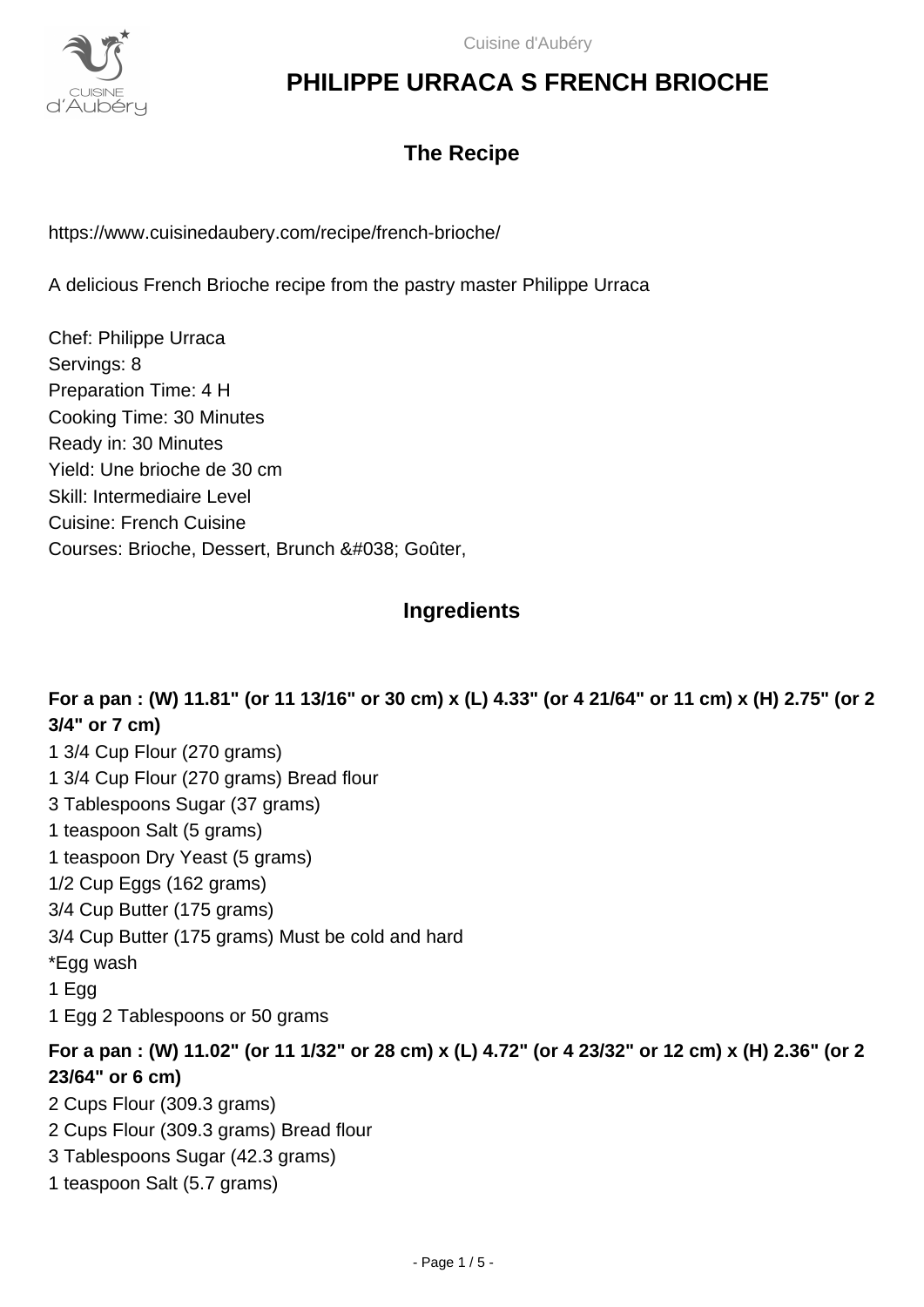

2 teaspoons Dry Yeast (5.7 grams) 1/2 Cup Eggs (185.6 grams) 1 Cup Butter (200.5 grams) 1 Cup Butter (200.5 grams) Must be cold and hard \*Egg wash 1.1 Eggs 1.1 Eggs 2 Tablespoons or 55 grams **For a pan : (W) 10.23" (or 10 15/64" or 26 cm) x (L) 3.54" (or 3 35/64" or 9 cm) x (H) 2.75" (or 2 3/4" or 7 cm)** 2 1/2 Cups Flour (380.7 grams) 2 1/2 Cups Flour (380.7 grams) Bread flour 4 Tablespoons Sugar (52.1 grams) 1 teaspoon Salt (7 grams) 2 teaspoons Dry Yeast (7 grams) 1/2 Cup Eggs (228.4 grams) 1 Cup Butter (246.7 grams) 1 Cup Butter (246.7 grams) Must be cold and hard \*Egg wash 1.4 Eggs 1.4 Eggs 3 Tablespoons or 70 grams

## **Steps**

### **The Appliance**

You have to decide which appliance you are going to use. Nowadays, professionals use a stand mixer (like a Kitchen Aid appliance) with its hook, something that I do but mainly during the warm seasons. Only problem is that the stand mixer kneads efficiently only when there is enough dough to knead, and so I double the quantities, to make one batch that yields 2 brioches.

However, in winter time, I use the bread machine : it warms slightly the kneading bowl and the brioche will proof better. Using the bread machine, you can knead only one brioche and don't need to double the quantities.

In short:

In winter

- I use a bread machine, and knead one brioche

In summer

- I use a stand mixer (like a Kitchen Aid appliance), and make 2 brioches so that the stand mixer can knead more easily

#### **The flour**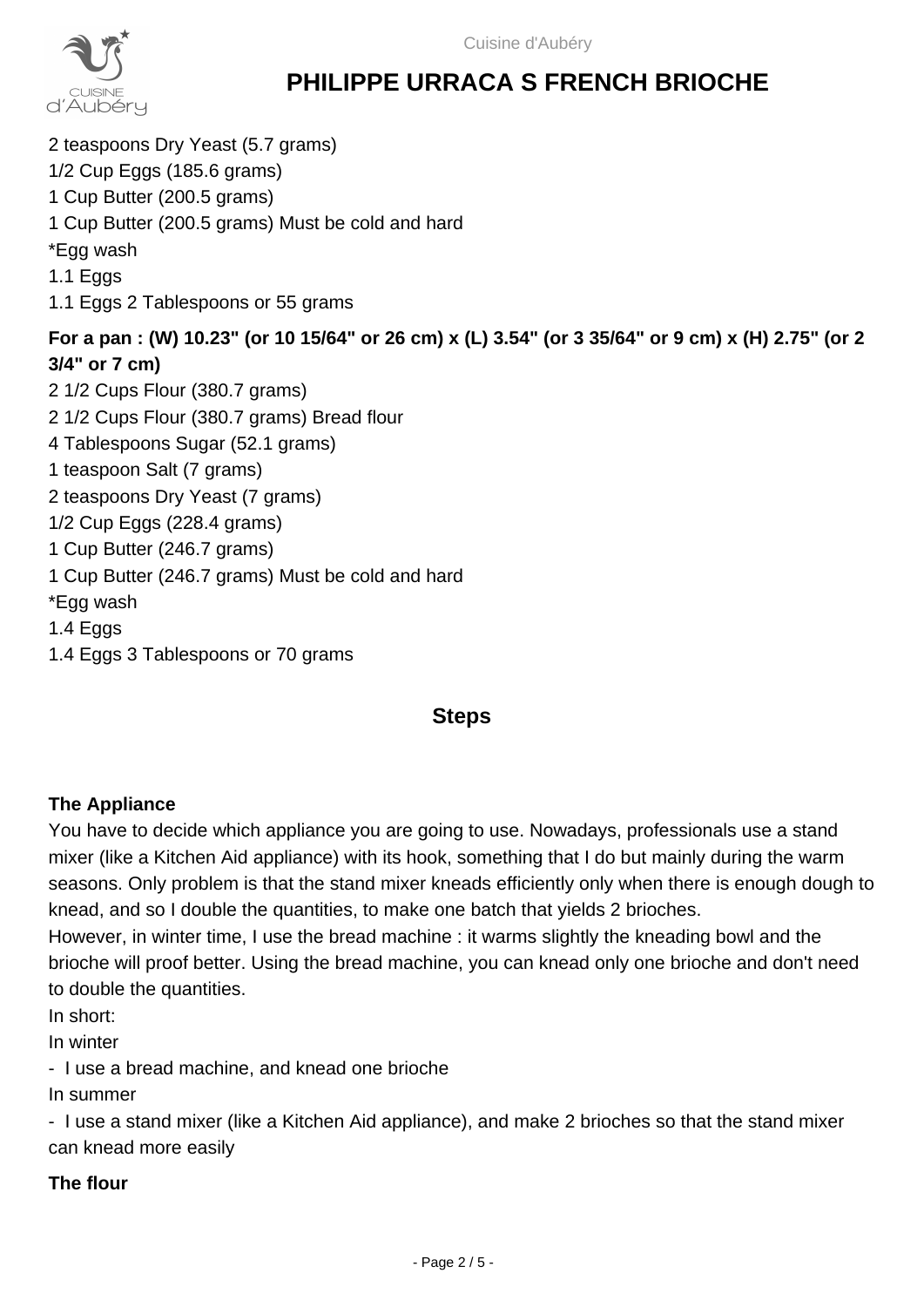

For this recipe, you may want to take a quality Bread Flour. If you live in the States, a good flour that I recommend (and easy to find) is the King Arthur Bread Flour

### **Let's get started!**

1. Start by placing the Butter (3/4 Cup or 175 g) in the refrigerator (as we don't want it to soft)

2. In a bread machine or in a stand mixer (like a Kitchen Aid appliance), pour in the Eggs (1/2 Cup

or 162 g), the Sugar (3 Tablespoons or 37 g), the Salt (1 teaspoon or 5 g)

3. Pour in the Flour (1 3/4 Cup or 270 g) and make sure it covers the other ingredients

4. In the Flour (1 3/4 Cup or 270 g), make a little hole, and place into it the Dry Yeast (1 teaspoon or 5 g)

5. That way, the yeast doesn't touch the salt ( they don't like each other... )

6. Knead at medium speed (with the dough hook attachment if you are using a stand mixer).

7. Knead the dough until it holds into a mass on the hook

8. For this to happen, I need to knead for 30 minutes

9. You will need to help the device (especially the stand mixer) by stopping the device, and scrape up any sticky dough residue sticking to the bottom of the bowl , then resume the kneading. You will need to do this several times during the 30 minutes

10. With the stand mixer, I use the Speed #3 (1-10), for about 30 minutes

11. The dough you must get is soft but firm !

#### **Ajout du beurre**

12. You are then ready to add in the Butter (3/4 Cup or 175 g), that you need to cut in big chunks

13. With the stand mixer, I use the Speed #3 (1-10)

14. Add in Butter, one 1/4 at the time: Add in 1/4 of the butter, wait until it is well absorbed, and then add another 1/4

15. You will notice that you need time before the Butter is fully absorbed into the dough

16. This is actually a good sign : it simply means that the gluten fabric is well done, which will give the fluffy and airy texture to the baked brioche

17. From time to time during the kneading process, stop the machine and scrape up the bowl : this helps the hook

18. After some time (30 minutes or more), you will not see any chunks of butter, it is fully absorbed 19. The dough is still sticky and holds to the sides of the bowl

### **Finishing the kneading**

20. Last kneading step: Continue kneading, and the dough will not stick anymore. It will form into a mass around the hook

- 21. The dough does not stick anymore to the sides
- 22. Continue kneading for a few minutes and stop

23. Test the dough : By pulling the dough, you will notice that the dough is very elastic. Despite the high quantity of butter, the strands of gluten are there, and this is the guarantee of a great texture

#### **Proofing**

24. We are now going to "activate" the yeast, by letting the dough proof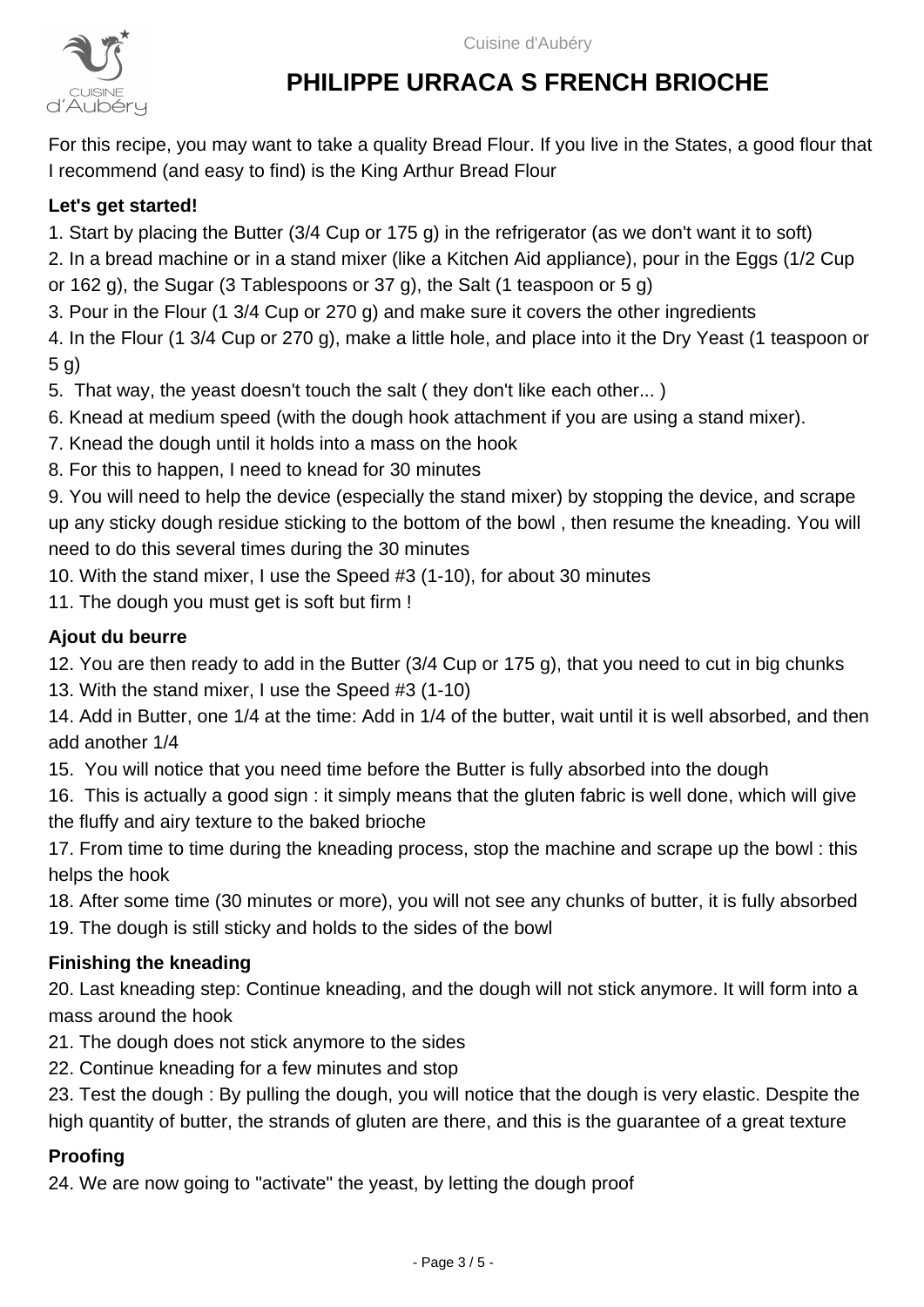Cuisine d'Aubéry



# **PHILIPPE URRACA S FRENCH BRIOCHE**

25. Cover the bowl (not the dough) with a plastic wrap (to avoid drying, but letting the dough get enough air which is needed for proofing)

26. Let the dough proof for 1 hour at room temperature

27. Then, remove the plastic wrap, and press it against the dough (to avoid drying in the fridge)

## **Cooling down**

28. Place the bowl in the refrigerator to allow for slow fermentation for at least 4 hours

- 29. Remove the bowl from the refrigerator after 4 hours
- 30. Divide the dough in 4 pieces for one brioche. You want to use a scale

31. You may divide in 4. My dough was weighing 664 g (1 lbs 7 oz ). For a 11.81" (or 11 13/16" or 30 cm) x 4.33" (or 4 21/64" or 11 cm) pan for instance, I divide in 4 balls, each weighing 166 g ( 6 oz  $\lambda$ 

32. Here's one trick that you may want to follow (or not!). The balls that are on the side of the pan tend to grow bigger. To compensate this, we form balls of different weigh and size. Those on the side should be smaller (as they proof and then bake, they will all look the same size at the end) 33. For my pan (11.81" (or 11 13/16" or 30 cm) x 4.33" (or 4 21/64" or 11 cm)), I have a dough weighing 664 g (1 lbs 7 oz ). If I want 4 balls of same size, I cut 4 balls weighing each 166 g ( 6 oz ). However, if you follow my trick, you want to form 2 balls of 150 g ( 5 oz ) and 2 balls of 180 g ( 6 oz )

### **The balls**

34. Form a ball of dough : this animated photo shows you how

- 35. Take one side and press it onto the center
- 36. Then, flip it : here's your ball !

## **The pan**

37. French bakers use a special pan called "moule de Nanterre", a loaf pan with deep straight sides. You may want to substitute with a bread loaf pan with deep sides

- 38. I highly recommend a non stick pan. When using a metal pan, the brioche can stick to the pan.
- 39. To make sure the brioche will not stick to the pan, you may spray with a Cooking spray
- 40. You may also butter and flour the pan
- 41. Place the balls, one by one, with the smooth side facing towards you

42. If you followed my trick of different ball sizes, place the 2 smallest balls on the side of the pan, and the biggest ones in the center

43. For a 11.81" (or 11 13/16" or 30 cm) x 4.33" (or 4 21/64" or 11 cm) pan, here's the layout:

44. And for a 11.02" (or 11 1/32" or 28 cm) x 4.72" (or 4 23/32" or 12 cm) pan, here's the layout:

## **Final Proofing**

45. Proof the brioche, with a plastic wrap covering the pan

46. Wait until the brioche dough proofs. The time needed depends on the ambiant temperature

47. During summer, this takes approx. 1 hour 30 minutes

48. During winter, place the pan on top of your cupboard for 1 hour 30 minutes to 2 hours 30 minutes

49. The danger is either to not let the brioche proof enough, or to over-proof it